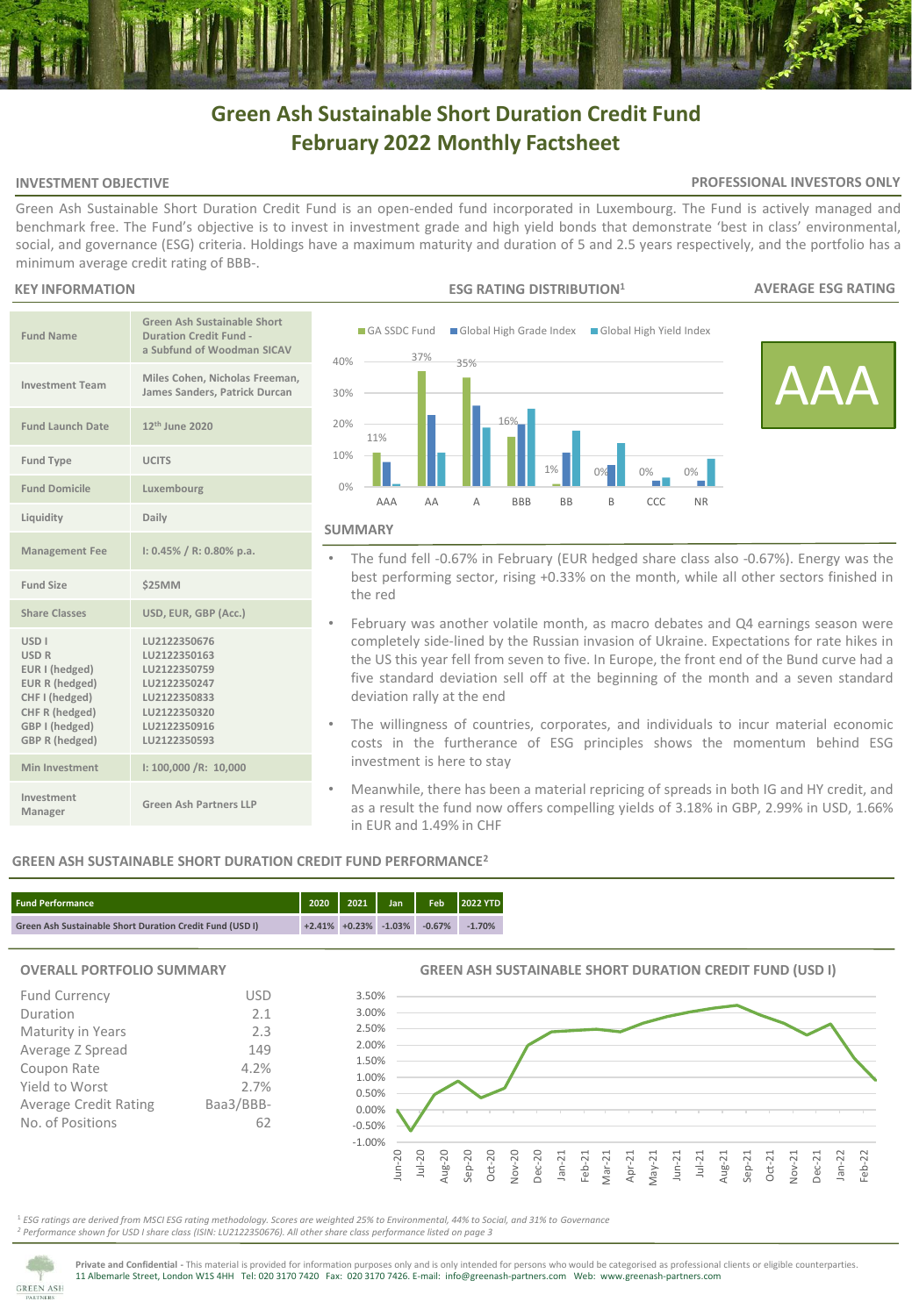## **WEIGHT BY CREDIT RATING**



Financial

**Basic Mate** 3%

Energy 2%

Cash 2%



# **WEIGHT BY MATURITY**



# **SERVICE PROVIDERS**

| Auditor                 | PricewaterhouseCoopers<br>(PWC)                            |
|-------------------------|------------------------------------------------------------|
| Custodian               | Credit Suisse (Lux)                                        |
| Administrator           | <b>Credit Suisse Fund Services</b><br>(Lux)                |
| <b>Paying Agent</b>     | <b>Credit Suisse AG</b>                                    |
| Legal<br>Representative | <b>Credit Suisse AG</b>                                    |
| Management<br>Company   | <b>MultiConcept Fund</b><br>Management S.A<br>(Luxembourg) |



## **FUND UPDATE AND OUTLOOK**

The fund fell -0.67% in February (EUR hedged share class also -0.67%). Energy was the best performing sector, rising +0.33% on the month, while all other sectors finished in the red. Consumer Non-cyclicals were the worst performers, falling -1.11%, though by attribution Financials were the main detractors due to their larger weight. It is worth noting that we do not own any Russian credits in the portfolio.

February was another volatile month, as macro debates and Q4 earnings season were completely side-lined by the Russian invasion of Ukraine. This has disrupted commodities markets and caused further disruption to supply chains. The united response from the US, UK, Europe and others has been unprecedented, as has the weaponisation of the financial system, and the wholesale withdrawal of global companies and foreign capital from Russian markets.

Government bond yields rose in the US and Europe, with 5Yr Treasury yields rising +11bps to 1.72% and 5Yr German Bund yields +6bps to -0.16%. 5Yr UK Gilt yields fell -8bps to 1.05%. The moves were much more pronounced before the invasion, which introduced considerable uncertainty to the outlook for monetary policy tightening. Expectations for rate hikes in the US this year fell from seven to five. In Europe, the front end of the Bund curve had a five standard deviation sell off at the beginning of the month and a seven standard deviation rally at the end. Global USD investment grade fell -2.12%, partly due to the move in duration, but also a +25bps widening in credit spreads to 133. US high yield fell - 1.03% in February (spreads +19bps to 358). BBs now offers compelling yields of 3.18% in GBP, have significantly underperformed in the US 2.99% in USD, 1.66% in EUR and 1.49% in CHF. on a YTD basis both outright and relative to

BBBs and CCCs (relative performance versus both YTD is the worst in over 20 years). European high yield fell -2.91% (spreads +80bps to 429), as markets started to price in escalating geopolitical crisis on Europe's doorstep. UK high yield fell -1.93% (spreads +66bps to 450).

Cons. Non-cyclical 6%

Technology

Industrial 11%

> Communic 11%

Putin's war is exacting devastating human costs in Ukraine as well as crippling economic consequences for ordinary Russians. The outcome is impossible to predict, but like everyone we fervently hope for a peaceful resolution as soon as possible. From an investment perspective, the US high yield market should feel less of an impact due to the predominately domestic focus of the underlying issuers. The crisis has also raised questions over ESG investment – Bloomberg estimates ESG funds held \$8.3BN in Russian assets, including 13 Article 9 funds (the highest category of sustainable investment). These investments have now effectively been written down to zero, and Russia's country ESG rating has been downgraded to CCC by MSCI. Further, sectors often screened out on ESG grounds such as defence or corners of the energy market such as nuclear or coal may now be crucial as the West scrambles to protect national and energy security.

The accelerated evolution of ESG frameworks is welcome, and the willingness of countries, corporates, and individuals to incur material economic costs in the furtherance of ESG principles shows the momentum behind ESG investment is here to stay. Meanwhile, there has been a material repricing of spreads in both IG and HY credit, and as a result the fund